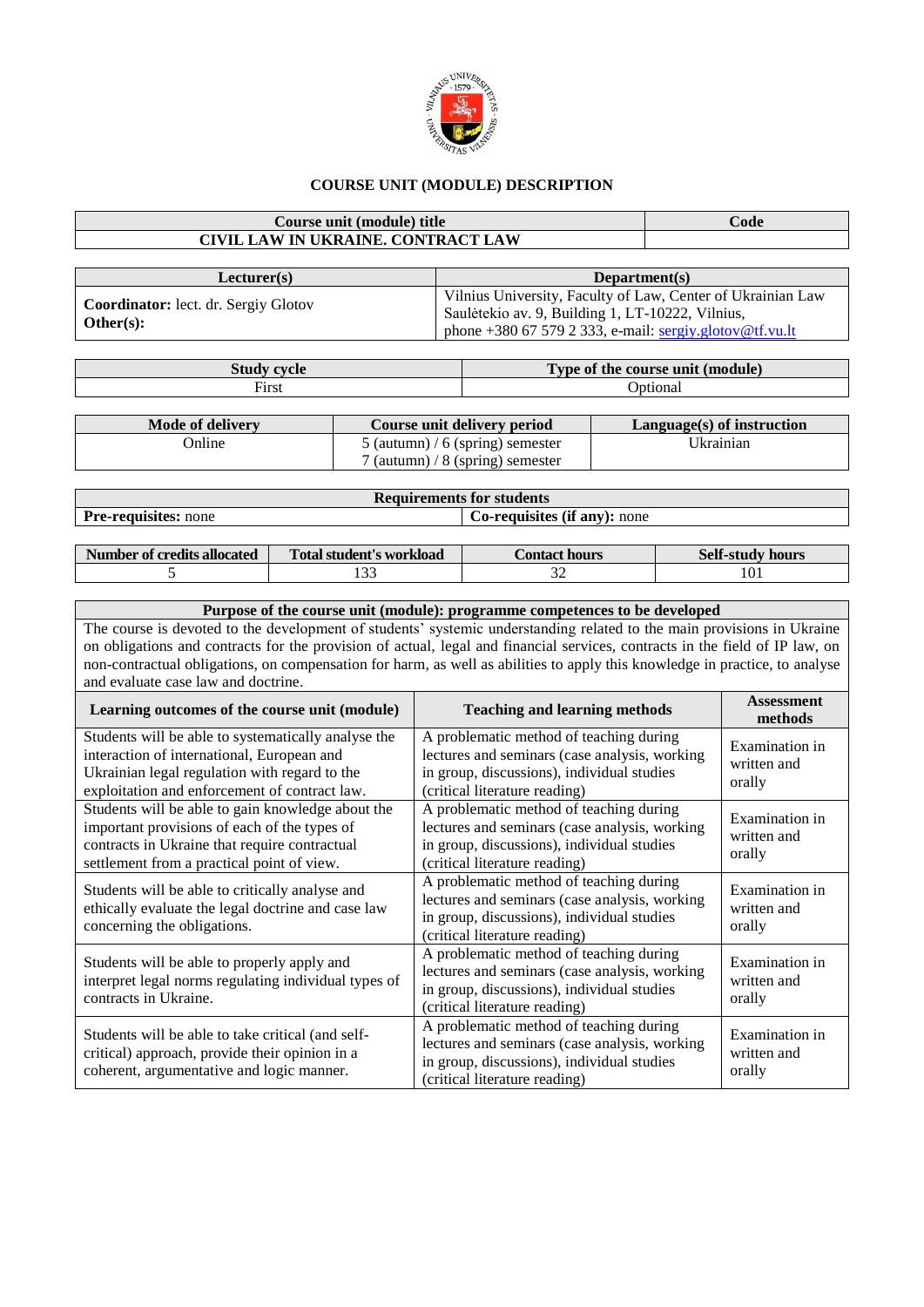|    |                                                 |                  |               |                  | <b>Contact hours</b> |                      |                              |                         | Self-study: hours and assignments |                                                                                                             |  |
|----|-------------------------------------------------|------------------|---------------|------------------|----------------------|----------------------|------------------------------|-------------------------|-----------------------------------|-------------------------------------------------------------------------------------------------------------|--|
|    | <b>Content: breakdown of</b><br>the topics      | <b>Lectures</b>  | Consultations | Seminars         | Practical sessions   | aboratory activities | Internship/work<br>placement | <b>Contact hours</b>    | Self-study hours                  | <b>Assignments</b>                                                                                          |  |
| 1. | Service contracts:<br>general provisions        | 2                |               | $\boldsymbol{2}$ |                      |                      |                              | $\overline{\mathbf{4}}$ | $\overline{\mathbf{4}}$           | Reading academic literature and<br>main legal sources. Analysis of<br>relevant cases in the court practice. |  |
| 2. | Contract of carriage                            | $\overline{2}$   |               | 0,5              |                      |                      |                              | 2,5                     | 10                                | Reading academic literature and<br>main legal sources. Analysis of<br>relevant cases in the court practice. |  |
| 3. | Storage agreement                               | $\mathbf{2}$     |               | 0,5              |                      |                      |                              | 2,5                     | 10                                | Reading academic literature and<br>main legal sources. Analysis of<br>relevant cases in the court practice. |  |
| 4. | Contract of agency<br>and comission<br>contract | $\mathbf{2}$     |               | $\mathbf{1}$     |                      |                      |                              | $\mathbf{3}$            | $\overline{7}$                    | Reading academic literature and<br>main legal sources. Analysis of<br>relevant cases in the court practice. |  |
| 5. | Property management<br>contract                 | $\mathbf{1}$     |               | 0,5              |                      |                      |                              | 1,5                     | 8                                 | Reading academic literature and<br>main legal sources. Analysis of<br>relevant cases in the court practice. |  |
| 6. | <b>Insurance liabilities</b>                    | 1                |               | $\mathbf{1}$     |                      |                      |                              | $\boldsymbol{2}$        | 10                                | Reading academic literature and<br>main legal sources. Analysis of<br>relevant cases in the court practice. |  |
| 7. | Loan agreement and<br>credit agreement          | 1                |               | 0,5              |                      |                      |                              | 1,5                     | 7                                 | Reading academic literature and<br>main legal sources. Analysis of<br>relevant cases in the court practice. |  |
| 8. | <b>Banking contracts</b>                        | 4                |               | 1                |                      |                      |                              | 5                       | 15                                | Reading academic literature and<br>main legal sources. Analysis of<br>relevant cases in the court practice. |  |
| 9. | IP-law contracts                                | $\mathbf{2}$     |               | $\overline{2}$   |                      |                      |                              | $\overline{\mathbf{4}}$ | 10                                | Reading academic literature and<br>main legal sources. Analysis of<br>relevant cases in the court practice. |  |
|    | 10. Joint venture<br>agreements                 | 1                |               | 0,5              |                      |                      |                              | 1,5                     | 5                                 | Reading academic literature and<br>main legal sources. Analysis of<br>relevant cases in the court practice. |  |
|    | 11. Non-contractual<br>obligations              | 1                |               | 0,5              |                      |                      |                              | 1,5                     | 5                                 | Reading academic literature and<br>main legal sources. Analysis of<br>relevant cases in the court practice. |  |
|    | 12. Compensation for<br>harm                    | $\boldsymbol{2}$ |               | $\mathbf{1}$     |                      |                      |                              | 3                       | 10                                | Reading academic literature and<br>main legal sources. Analysis of<br>relevant cases in the court practice. |  |
|    | <b>Total</b>                                    | 21               |               | 11               |                      |                      |                              | 32                      | <b>101</b>                        |                                                                                                             |  |

| <b>Assessment</b>                       | Weight,    | <b>Assessment</b>                    | Assessment criteria                                                                                                                                                                                                                                                                                                                                                                                                                                                                                                                                                                                                                                                                                                                                                                                                                                                                                                                                                                   |
|-----------------------------------------|------------|--------------------------------------|---------------------------------------------------------------------------------------------------------------------------------------------------------------------------------------------------------------------------------------------------------------------------------------------------------------------------------------------------------------------------------------------------------------------------------------------------------------------------------------------------------------------------------------------------------------------------------------------------------------------------------------------------------------------------------------------------------------------------------------------------------------------------------------------------------------------------------------------------------------------------------------------------------------------------------------------------------------------------------------|
| strategy                                | percentage | period                               |                                                                                                                                                                                                                                                                                                                                                                                                                                                                                                                                                                                                                                                                                                                                                                                                                                                                                                                                                                                       |
| Examination<br>in written<br>and orally | 100        | During the<br>examination<br>session | Three open-ended questions in written, during which the student is<br>expected to demonstrate an understanding and analysis of the subject of<br>civil law and the fundamentals of the law of obligations, as well as the<br>legal nature of the contracts studied within the course $-$ max. 6 points.<br>Additional questions orally related to the written part of examination –<br>max. 4 points (up to 15 minutes).<br>Final examination is evaluated by the 10 points assessment criteria for the<br>final evaluation:<br>10 points (excellent), excellent knowledge and abilities;<br>٠<br>9 points (very good), strong, good knowledge and abilities;<br>$\bullet$<br>8 points (good), better than average knowledge and abilities;<br>$\bullet$<br>7 points (average), average knowledge and abilities, with minor<br>$\bullet$<br>mistakes:<br>$\bullet$<br>6 points (satisfactory), knowledge and abilities are lower than<br>$\bullet$<br>medium, includes some mistakes; |